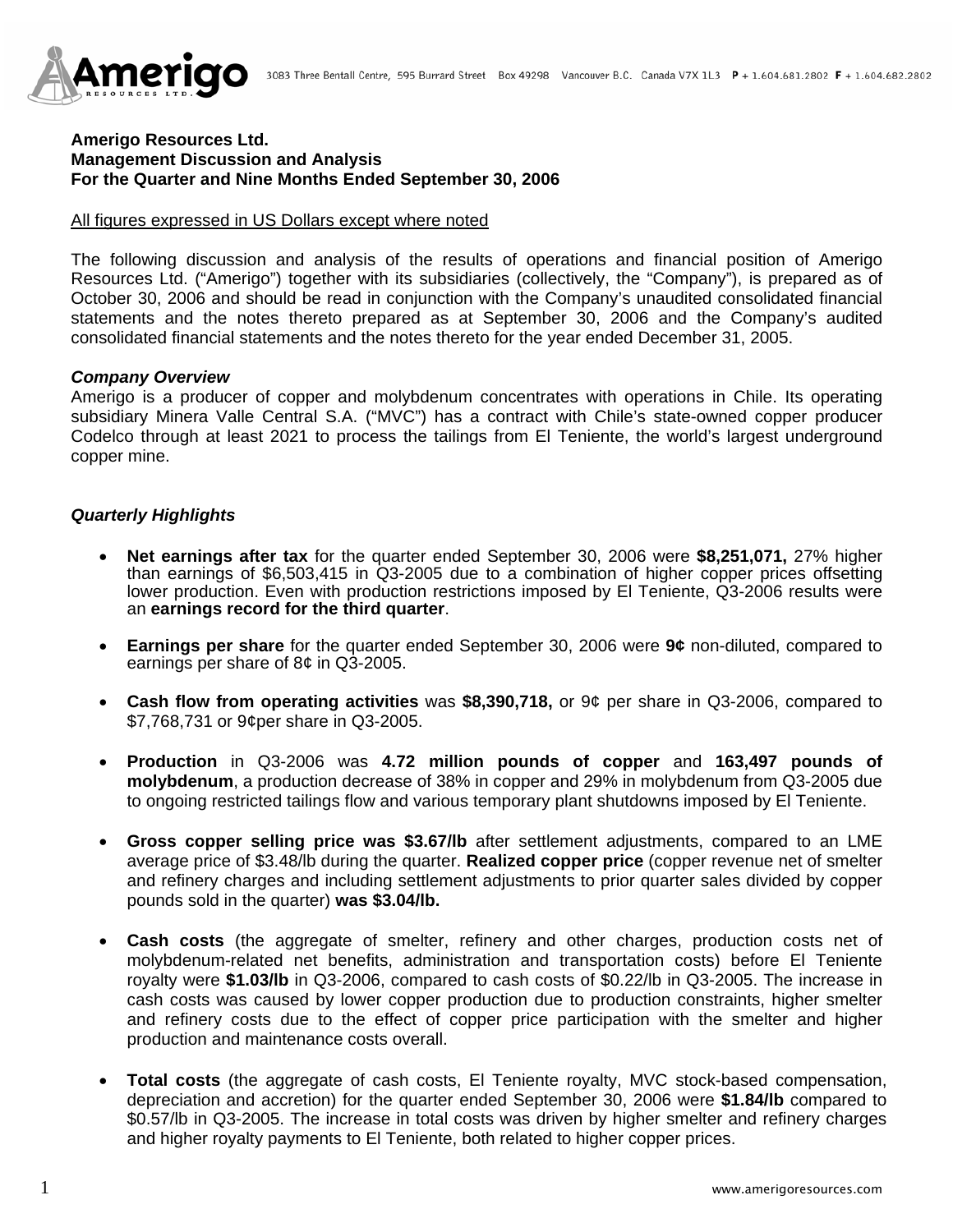- **Capital plant expenditures** mainly for the construction of two thickeners and an industrial water recovery system required to meet Chilean environmental regulations were **\$9,946,500 in Q3-2006,** funded substantially from operating cash flow.
- **Cash balance** was **\$12,562,294** at September 30, 2006 after \$9,946,500 of capital expenditures, a dividend payment of \$3,818,896 and an increase in Amerigo's strategic investment in Chariot Resources Limited ("Chariot") of \$1,170,263, which increased Amerigo's interest in Chariot to approximately 18% of Chariot's issued and outstanding share capital as at September 30, 2006.
- **Dividend**  In accordance with Amerigo's stated policy, on September 1, 2006 a dividend of **\$3,818,896** or Cdn 4.5¢ per share was paid to shareholders of record as of August 18, 2006. Amerigo has paid aggregate dividends of \$7,449,203 in 2006.
- **Subsequent event A gain on sale of investment** of **\$8,530,377** (Cdn \$9,679,857) was realized on the sale of 31,812,500 Chariot common shares and 11,532,000 Chariot warrants on October 20, 2006. The gain will be recognized in earnings in Q4-2006.
- **Cash and marketable securities** are **\$32M** at the date of this report..

## *Results of Operations – Q3-2006*

#### **Revenue**

Total revenue during Q3-2006 was \$19,739,861, which includes copper revenue of \$15,111,953 and molybdenum revenue of \$4,627,908. Copper and molybdenum revenues are net of smelter, refinery and roasting charges. There was no tolling revenue from Chuquicamata during Q3-2006.

Copper revenue increased from Q3-2005 due to significantly higher copper prices, despite a 30% reduction in quarterly sales volume. In Q3-2006 the Company sold 2,257 tonnes or 4.98 million pounds of copper, down from 7.11 million pounds sold in Q3-2005, following restricted tailings flow and various temporary plant shutdowns imposed by El Teniente. The Company's quarterly realized copper price was \$3.04/lb in Q3-2006, a significant increase from its realized copper price of \$1.38/lb in Q3-2005. The realized copper price is calculated by dividing quarterly copper revenue (net of smelter and refinery charges and including settlement adjustments to the prior quarter's sales) by the number of pounds of copper sold in the quarter.

During Q3-2006, the Company's gross copper selling price was \$3.67/lb (Q3-2005: \$1.76/lb). Gross copper selling price is calculated by dividing copper revenue (before smelter and refinery charges and including settlement adjustments to the prior quarter's sales) by the number of pounds of copper sold in the quarter. The Company's gross copper selling price in Q3-2006 of \$3.67/lb was higher than the average LME cash copper price of \$3.48/lb due to pricing adjustments related to the fact that sales are priced on an M+3 basis.

Copper produced by the Company is sold under a sales agreement with Chile's Empresa Nacional de Minería ("Enami" or the "smelter"). The agreement with Enami establishes a delivery schedule of monthly sales quotas and sets the Company's copper sale price at the average market price for the third month after delivery ("M+3"). Accordingly, provided monthly quotas are met, all copper delivered by the Company to the smelter in one quarter is sold at market prices prevailing in the following quarter. However, where production falls short of the monthly quota for a scheduled month of delivery, the quota is carried forward to a subsequent calendar month and the Company receives a sale price calculated for the originally scheduled month of delivery until the quota is met. The Company believes that this pricing arrangement is standard in the industry.

Due to production restrictions imposed by El Teniente, MVC has sold significantly less copper than estimated under the original concentrate supply quota with Enami for 2006. Discussions with Enami to address the supply shortfall took place during the quarter: Enami has agreed that lower supply quotas will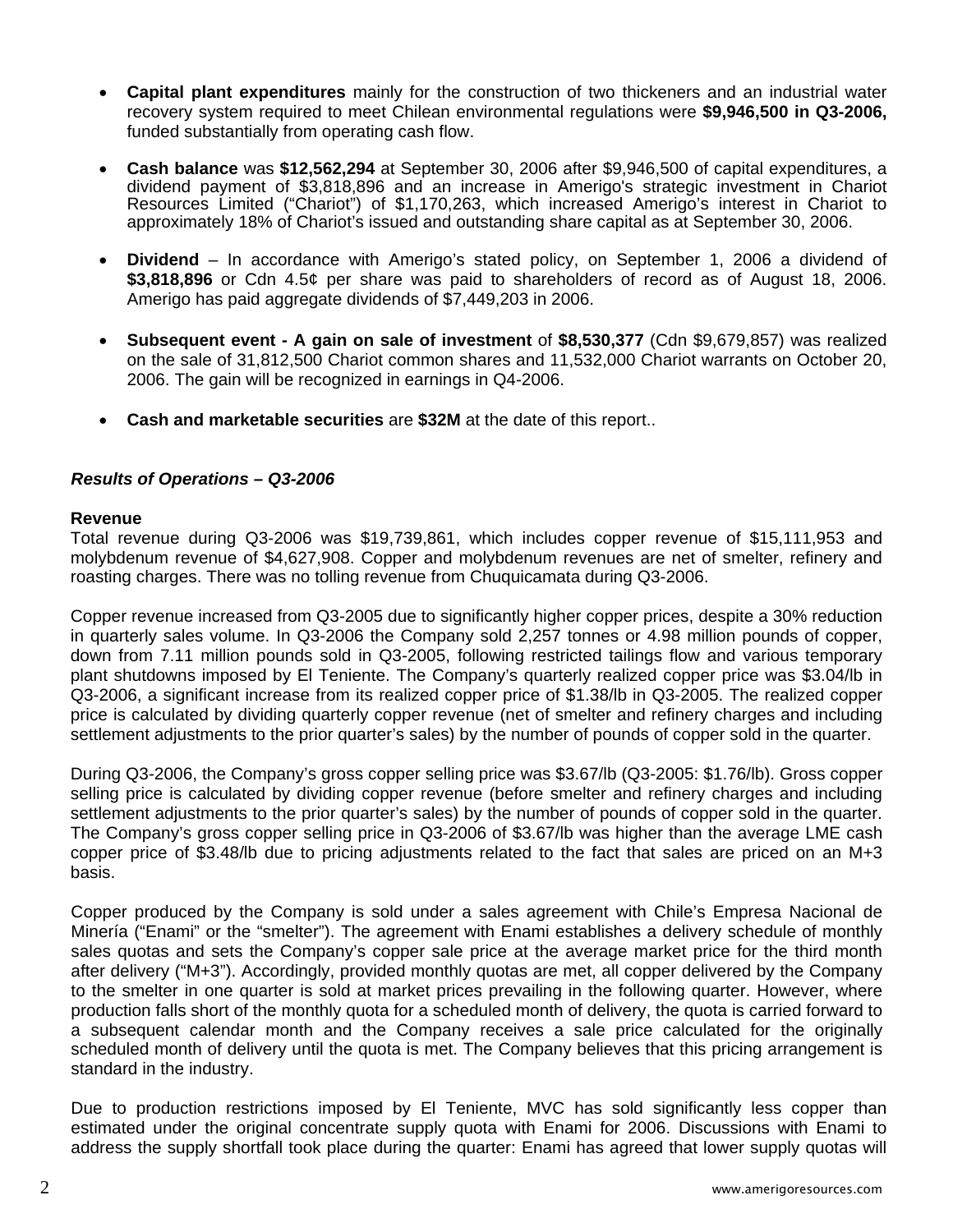be observed for September, October, November and December 2006 and smelter and refinery charges will remain at 2006 pricing until MVC meets the 2006 revised quota, at which time Enami and MVC will meet to discuss terms for 2007. The following is currently projected (pricing  $= M+3$ ):

- October deliveries: June and July quotas (priced at September and October average prices)
- November deliveries: July quota (priced at October average price)
- December deliveries: July quota (priced at October average price)
- January 2007 deliveries: July and August quotas (October and November average prices)
- February 2007 deliveries: August and September quotas (November and December average prices)
- March 2007 deliveries: September, October and November quotas (December, January 2007 and February 2007 prices)
- April 2007 deliveries: November and December quotas (February 2007 and March 2007 prices)

Molybdenum revenue decreased in Q3-2006 due to lower sales volume. In Q3-2006 the Company sold 200,219 pounds of molybdenum at a gross moly selling price of \$28.19/lb, compared to 267,995 pounds sold in Q3-2005 at a gross selling price of \$27.26/lb. Gross molybdenum selling prices are calculated by dividing moly revenue (before roasting charges and including settlement adjustments to the prior quarter's sales) by the number of pounds of moly sold in the quarter

Molybdenum produced by the Company is sold under a sales agreement with Chile's Molibdenos y Metales S.A. ("Molymet"), which provides that the sale price is the average market price for the first ("M+1"), second ("M+2") or third ("M+3") month after delivery, with each delivery period nominated at the election of Molymet. During Q3-2006 the sale price nominated by Molymet was M+1 for July sales and M+3 for August and September sales.

Revenue from the sale of the Company's copper and molybdenum concentrates is recorded net of smelter, refinery and roaster charges when persuasive evidence of an arrangement exists, delivery has occurred, the rights and obligations of ownership have passed to the customer and the sale price is determinable.

Sales are recognized into revenue using forward copper prices for the expected date of final settlement and spot prices for molybdenum, and adjustments to revenue are made at the end of each month to reflect changes in market prices until the sale price is settled under the terms of the agreement. This practice increases the sensitivity of the Company's reported revenue to increases and decreases in copper and molybdenum prices. In a period of rising prices, not only will the Company record higher revenue for deliveries in the period, but it will also record favourable adjustments to revenue for copper and molybdenum delivered in the prior period. Similarly, in a period of declining prices, the Company will be required to record lower revenues for current deliveries and negative adjustments to revenue for the prior period's deliveries.

The Company has a tolling agreement with Codelco's Chuquicamata division to process certain of Chuquicamata's molybdenum-copper bulk concentrates at MVC's plant. In Q3-2006 no Chuquicamata concentrates were processed by the Company, in contrast to 2,431 tonnes processed in Q3-2005, which resulted in tolling revenue of \$1,913,712. Tolling revenue is recognized when the processing is completed, the amounts to be received are known and collection is reasonably assured.

### **Production**

In Q3-2006, the Company produced 2,140 tonnes or 4.72 million pounds of copper and 163,497 pounds of molybdenum. Results are below budget on a year-to-date basis following various temporary plant shutdowns and El Teniente's decision to restrict the tailings flow between MVC and El Teniente's Caren tailings impoundment, as announced in the Company's news release dated August 30, 2006. The fresh tailings are being diverted to Colihues. El Teniente has informed the Company that the flow restrictions to MVC are required due to environmental concerns, both with respect to the volume of water in the tailings being sent to Caren and the structural condition of the Cachapoal 2 bridge that forms part of the tailings launder downstream from MVC.

As of the date of this report, approximately 20% to 25% of the fresh tailings continue to be diverted to Colihues. To the best of the Company's knowledge, El Teniente plans to restore full fresh tailings flow to MVC in Q1-2007.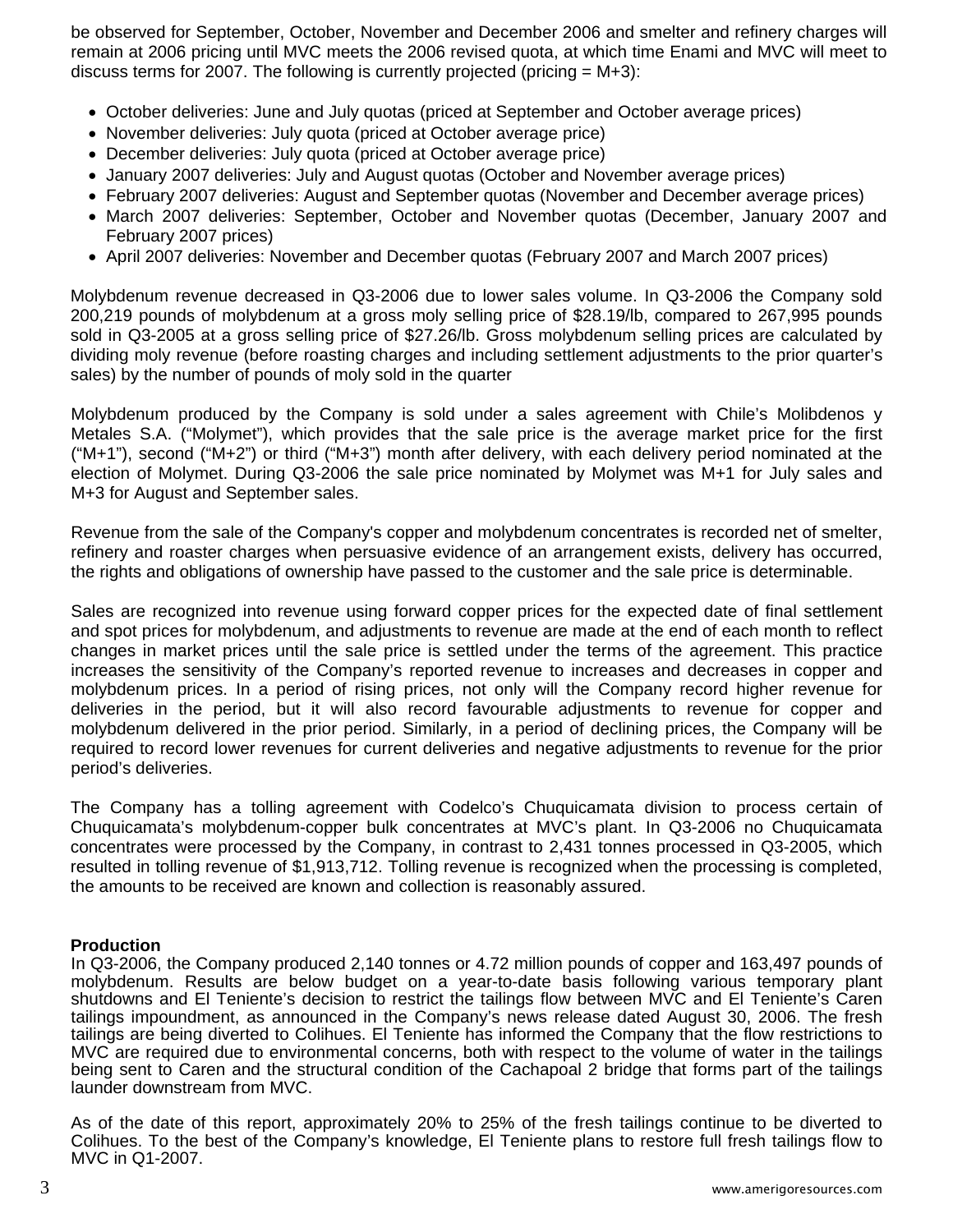In Q3-2005, copper production was 3,440 tonnes or 7.58 million pounds of copper and 230,167 pounds of molybdenum. Accordingly, Q3-2006 production shows reductions of 38% for copper and 29% for moly compared to Q3-2005.

The plant shutdowns and restricted tailings flow to MVC have also affected molybdenum production.

Despite the production challenges faced in 2006, the Company remains committed to attain its goals of annualized production rates of 60 million pounds of copper and 1 million pounds of molybdenum by the end of 2007, subject to approval from El Teniente to recommence operations at Colihues.

### **Cash Cost and Total Cost**

Cash costs and total costs are non-GAAP measures prepared on a basis consistent with the industry standard Brook Hunt definitions. Cash costs are the aggregate of copper and molybdenum production costs, smelter and refinery charges, administration and transportation costs, minus molybdenum byproduct credits. Total costs are the aggregate of cash costs, El Teniente royalty, depreciation, amortization and asset retirement accretion costs.

The Company's cash costs from Q3-2005 to Q3-2006 (\$/lb of copper produced) were as follows:

|                      | Q3-2006 | Q2-2006 | Q1-2006 | Q4-2005 | Q3-2005 |
|----------------------|---------|---------|---------|---------|---------|
| Cu and Mo production | 1.24    | 1.24    | 1.07    | 1.14    | 0.85    |
| Smelter & refinery   | 0.67    | 0.57    | 0.59    | 0.40    | 0.36    |
| Administration       | 0.07    | 0.05    | 0.05    | 0.06    | 0.04    |
| Transportation       | 0.03    | 0.03    | 0.03    | 0.02    | 0.02    |
| By-product credits   | (0.98)  | (0.99)  | (0.35)  | (0.95)  | (1.05)  |
| <b>Cash Cost</b>     | \$1.03  | \$0.90  | \$1.39  | \$0.67  | \$0.22  |

Cash cost is driven mainly by production costs, smelter/refinery costs and moly by-product credits. This cost is expressed as a unit cost and therefore all things being equal will increase as production decreases.

Management was able to keep copper and molybdenum production costs per pound to Q2-2006 levels despite lower production in Q3-2006. Compared to Q3-2005, production costs increased as a result of lower production, the effect on costs of a stronger Chilean peso and higher steel and energy costs.

The increase in smelter and refinery costs in the cash cost calculation is distorted as it is based on copper production, while in reality these costs are based on copper sales. Smelter and refinery costs have increased consistently due to higher copper prices. Smelter and refinery costs will decrease if copper prices decline due to the price participation formula.

Administration costs increased in Q3-2006 due to certain salary increases in Chile and one-off accrual adjustments to employee benefits.

Molybdenum by-product credits are volatile in nature as they are impacted by the Chuquicamata tonnes processed in a given quarter and by settlement adjustments to prior quarter's moly sales. In periods of rising moly prices, there will be positive settlement adjustments resulting in higher molybdenum by-product credits, while the opposite will occur in periods of declining moly prices.

The Company's total costs from Q3-2005 to Q3-2006 (\$/lb of copper produced) were as follows:

|                           | Q3-2006 | Q2-2006        | Q1-2006                  | Q4-2005 | Q3-2005 |
|---------------------------|---------|----------------|--------------------------|---------|---------|
| Cash cost                 | 1.03    | 0.90           | 1.39                     | 0.67    | 0.22    |
| El Teniente royalty       | 0.69    | 0.53           | 0.39                     | 0.39    | 0.30    |
| Amortization/depreciation | 0.10    | 0.07           | 0.06                     | 0.05    | 0.05    |
| Stock-based compensation  | 0.01    | 0.01           | 0.01                     | -       |         |
| Accretion cost            | 0.01    | $\blacksquare$ | $\overline{\phantom{0}}$ | -       |         |
| <b>Total Cost</b>         | \$1.84  | \$1.51         | \$1.85                   | \$1.11  | \$0.57  |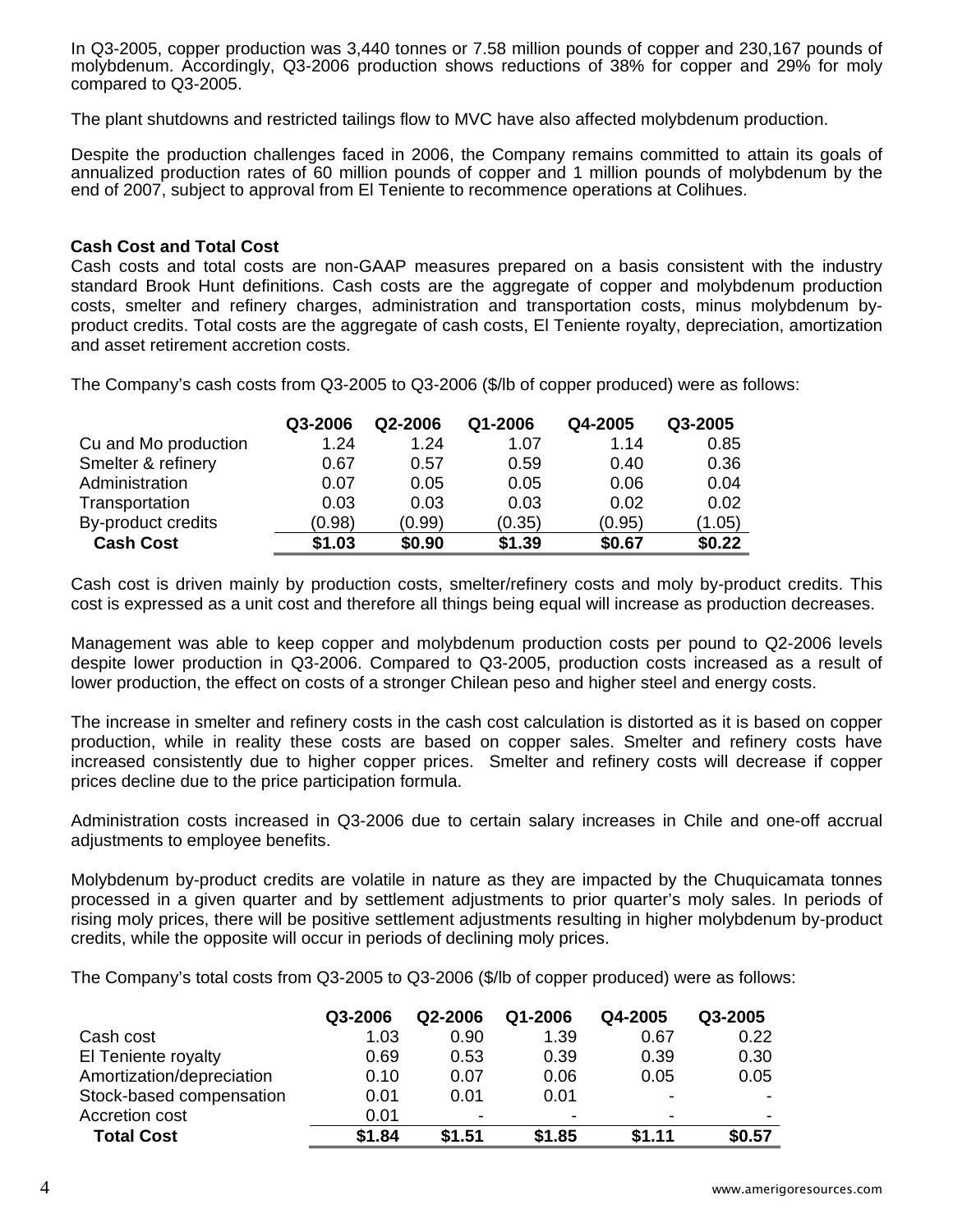This analysis shows that in addition to the impact of cash costs, a higher El Teniente royalty (due mainly to higher copper prices) also has a significant effect on total costs. The El Teniente royalty is based mainly on copper price; the royalty for fresh tailings declines to zero at a copper price of \$0.80/lb or less, making MVC a copper producer whose costs decrease as copper prices decline.

## **Operating Costs and Expenses**

Production costs include copper and molybdenum production costs, maintenance costs and Chuquicamata tolling costs. In Q3-2006, production costs were \$5,863,091 compared to production costs of \$6,440,386 in Q3-2005. The \$577,295 decrease in production costs is explained by lower tolling costs as no Chuquicamata material was processed in Q3-2006, compared to 2,431 tonnes processed in Q3-2005, and lower molybdenum costs due to a decrease of 29% in moly production from Q3-2005. The decrease in costs from these two factors was offset by higher maintenance costs and higher copper production costs due to environmental control and miscellaneous costs that are not associated with levels of production.

In Q3-2006 the El Teniente royalty was \$3,271,047 compared to \$2,294,314 in Q3-2005. The royalty increases or decreases as a function of copper and molybdenum prices and sales. The significant copper price increase in Q3-2006 compared to Q3-2005 accounts for the increased royalty cost despite lower sales volume for both copper and molybdenum.

Administration expenses were \$41,635 higher in Q3-2006 due in part to certain salary increases in Chile and one-off accrual adjustments to employee benefits. Amortization cost increased by \$107,845 to \$451,207 in Q3-2006, as MVC now has a higher asset base. Stock-based compensation for options granted to MVC employees has been reclassified as an Operating Cost and was \$55,938 in Q3-2006.

Costs not related to MVC's production operations are identified as "Other Expenses" and were \$819,217 in Q3-2006 and \$288,278 in Q3-2005. The most significant expenses in the quarter were office and general expenses of \$241,462, salaries, management and professional fees of \$228,619, stock-based compensation of \$187,633 and interest expense of \$131,723. Compared to Q3-2005, office and general expenses increased due to annual Chilean municipal taxes and to stamp duties related to short-term debt; salaries, management and professional fees increased due to higher audit, tax and legal costs incurred in the ordinary course of business; stock-based compensation expense increased as this cost is being recognized over 2006 as options vest on a quarterly basis, while in 2005 the cost of options was recognized fully in the quarter of issuance as options vested on grant, and interest expense increased due to a short-term \$4,000,000 working capital loan in Chile.

Non-operating items in Q3-2006 include a foreign exchange gain of \$619,399 (Q3-2005: \$1,098,029), a gain on settlement of debt of \$202,027 (\$Nil in Q3-2005), interest income of \$212,726 (Q3-2005: \$124,757) and other income of \$28,917 (Q3-2005: \$11,250). In Q3-2005 the Company also recorded a gain on disposition of mineral properties of \$427,455. The variance in foreign exchange expense is due to significantly lower fluctuations of the Chilean Peso with regards to the US Dollar during the quarter, as compared to fluctuations in Q3-2005. The gain on settlement of debt resulted from a 5% discount negotiated by the Company on payment of a \$3,400,000 note and interest in July 2006. Higher interest income results from higher average cash balances held by the Company in Q3-2006 compared to Q3-2005.

The Company recorded income tax expense net of recoveries of \$1,492,571 in Q3-2006, from income tax on MVC earnings. In Q3-2005, income tax expense was higher at \$2,418,269 as it included approximately \$700,000 of tax adjustments in respect of Q1-2005 and Q2-2005.

## **Operating Cash Flows**

In Q3-2006, the Company's activities generated operating cash flow of 8,390,718 (or 9¢ per share, a non-GAAP measure), which includes the effect of changes in non-cash working capital items, compared to operating cash flow of \$7,768,731 or 9¢ per share in Q3-2005.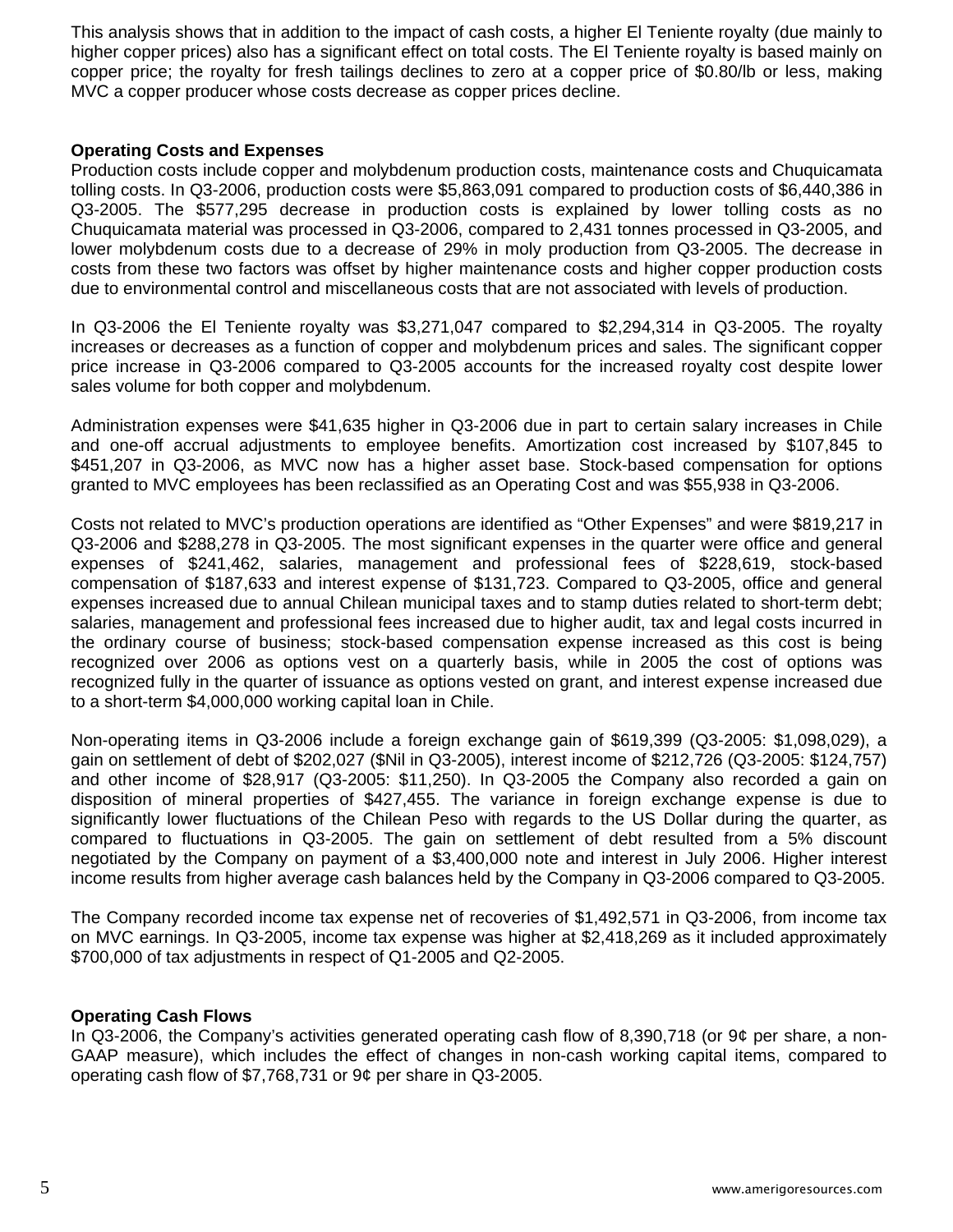## *Results of Operations – Year-to-date September 30, 2006*

Net earnings during the nine months ended September 30, 2006 ("YTD-2006") were \$25,302,447 (\$0.2748 per share), compared to \$12,783,901 (\$0.1679 per share) in the nine months ended September 30, 2005 ("YTD-2005" or "the comparative period").

Total revenue YTD-2006 was \$64,260,553 derived from the sale of 8,343 tonnes or 18.39 million pounds of copper, 552,588 pounds of molybdenum and the processing of 2,665 tonnes of Chuquicamata material. This compares to total revenue of \$38,869,061 in the comparable period, from the sale of 9,770 tonnes or 21.54 million pounds of copper, 410,148 pounds of moly and the processing of 2,644 tonnes of Chuquicamata material.

Cash cost and total cost YTD-2006 were \$1.12/lb and \$1.72/lb respectively, compared to cash cost of \$0.57/lb and total cost of \$0.87/lb in the comparative period. These costs include smelter and refinery costs of \$0.58/lb (YTD-2005: \$0.38/lb) and El Teniente royalty costs of \$0.52/lb (YTD-2005: \$0.25/lb)

"Other Expenses" YTD-2006 were \$2,272,412, compared to \$1,578,529 in the comparative period.

Non-operating items YTD-2006 include a foreign exchange gain of \$1,081,381 (YTD-2005: \$1,694,631), interest income of \$484,509 (YTD-2005: \$237,836), a gain on settlement of debt of \$202,027, other income of \$75,815 (YTD-2005: \$39,970) and in 2005 a gain on disposition of mineral properties of \$427,455.

Income tax expense YTD-2006 was \$4,535,150, compared to \$3,082,959 in the comparative period.

## *Summary of Quarterly Results*

|                            | Qtr. ended Sept.<br>30, 2006 | Qtr. ended June<br>30, 2006 | <b>Qtr. ended March</b><br>31, 2006 | Qtr. ended Dec.<br>31, 2005 |
|----------------------------|------------------------------|-----------------------------|-------------------------------------|-----------------------------|
| Total revenue              | \$19,739,861                 | \$27,482,949                | \$17,037,743                        | \$19,459,021                |
| Net income                 | 8,251,071                    | 12,444,608                  | 4,606,768                           | 5,208,566                   |
| Earnings per share         | 0.0877                       | 0.1322                      | 0.0524                              | 0.0604                      |
| <b>Diluted</b><br>earnings |                              |                             |                                     |                             |
| per share                  | 0.0868                       | 0.1285                      | 0.0515                              | 0.0588                      |

|                            | Qtr. ended Sept.<br>30, 2005 | Qtr. ended June<br>30, 2005 | <b>Qtr. ended March</b><br>31, 2005 | Qtr. ended Dec.<br>31, 2004 |
|----------------------------|------------------------------|-----------------------------|-------------------------------------|-----------------------------|
| Total revenue              | \$17,702,172                 | \$12,768,609                | \$8,398,280                         | \$10,225,588                |
| Net income                 | 6,503,415                    | 4,635,764                   | 1,644,722                           | 1,687,323                   |
| Earnings per share         | 0.0757                       | 0.0607                      | 0.0237                              | 0.0262                      |
| <b>Diluted</b><br>earnings |                              |                             |                                     |                             |
| per share                  | 0.0735                       | 0.0525                      | 0.0186                              | 0.0194                      |

### *Liquidity and Capital Resources*

Amerigo's cash and cash equivalents on September 30, 2006 were \$12,562,294, compared to \$18,964,216 on June 30, 2006 and \$12,953,516 on December 31, 2005. The Company's working capital at September 30, 2006 was \$8,576,760 compared to \$14,471,601 on June 30, 2006 and \$8,236,363 on December 31, 2005. The Company continues to be able to generate sufficient cash resources in the short and long-term to maintain existing operations and fund ongoing capital requirements.

During the nine months ended September 30, 2006 Amerigo received net proceeds of \$14,554,274 from the issuance of 7 million shares by way of a bought deal offering under a short from prospectus and \$925,698 from the exercise of stock options.

Amerigo also purchased and cancelled 83,400 of its common shares at a total cost of \$139,254. A premium on the purchase of shares for cancellation of \$91,012 was applied against Retained Earnings.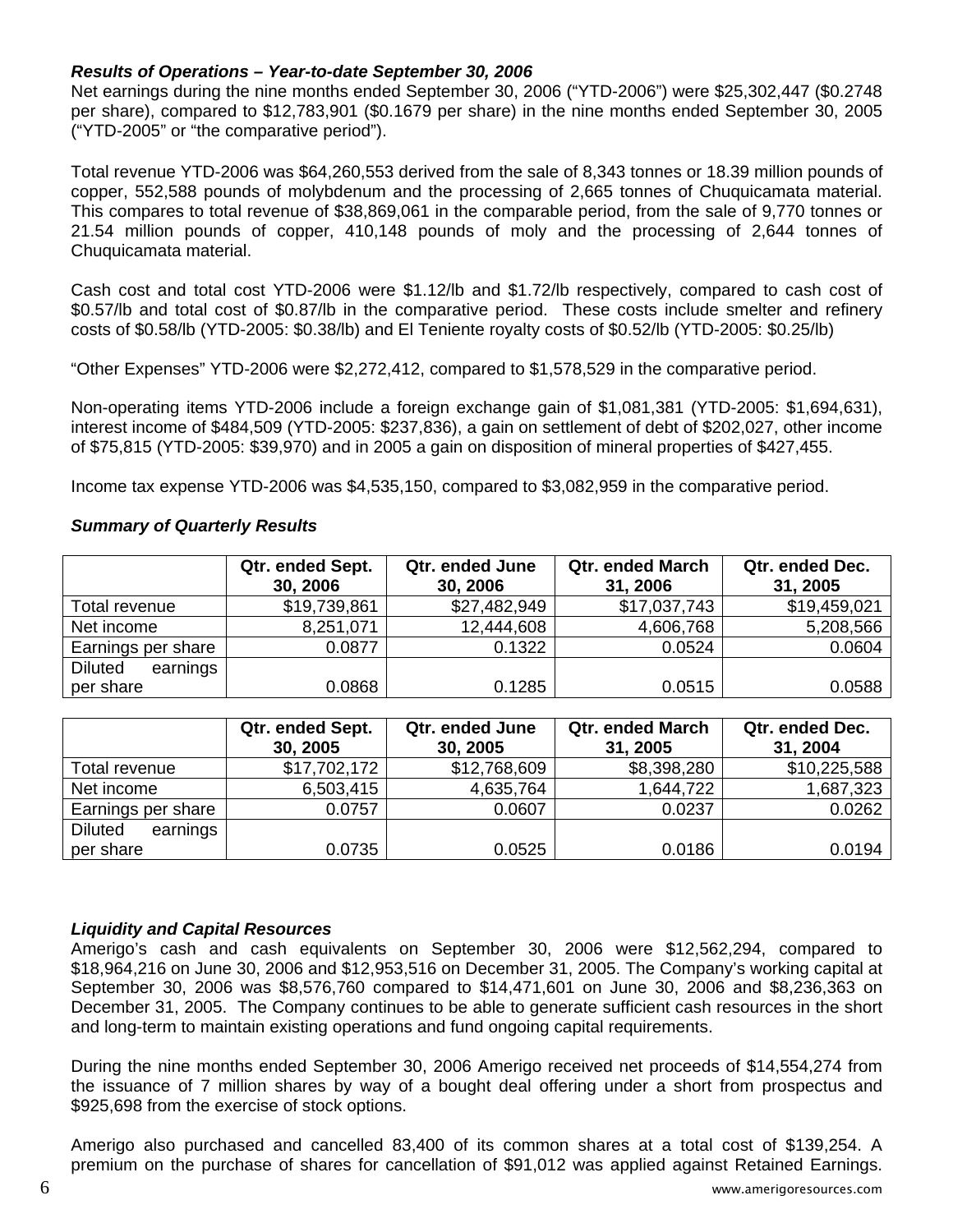The purchase of shares for cancellation took place under the terms of a normal course issuer bid through the facilities of the Toronto Stock Exchange ("TSX"), whereby Amerigo is entitled to purchase for cancellation up to 7,845,154 of its common shares during the one-year period ending on November 13, 2006. As of the date of this report, 186,100 Amerigo shares have been purchased and cancelled under the normal course issuer bid for a total cost of \$303,999 and a premium applied to Retained Earnings of \$196,351.

On April 26, 2006, MVC obtained a short-term loan of Chilean Pesos \$2,000,000,000 (approximately \$4,000,000) on favourable terms from a Chilean bank. These funds were used to finance timing differences between accounts receivable and accounts payable. The Company intends to repay this loan in full in December 2006. There are no guarantees or debt covenants in connection with this loan.

The Company's gross copper sales are dependent on sales volumes and market prices for copper. Average LME cash copper prices in 2006 have been the following:

| Januarv  | \$2.1475 | April | \$2,8975 | July      | \$3.4982 |
|----------|----------|-------|----------|-----------|----------|
| February | 2.2600   | May   | 3.6495   | August    | 3.4907   |
| March    | 2.3146   | June  | 3.2648   | September | 3.4484   |

The Company's long-term liabilities (Other Payables, Asset Retirement Obligations and Future Income Tax Liabilities) at September 30, 2006 were \$7,147,294 compared to \$6,848,968 on June 30, 2006.

On July 6, 2006, the Company paid in cash a \$3,400,000 note and accrued interest of \$539,006, due in connection with the acquisition of MVC. The Company negotiated a 5% discount on the principal and interest of the note, resulting in a \$202,027 gain realized on settlement of the debt.

The Company is not subject to debt covenants and does not anticipate it will incur any default or arrears on payment of leases or debt principal or interest.

In accordance with Amerigo's stated dividend policy, on September 1, 2006 a semi-annual dividend of \$3,818,896 (Cdn 4.5¢per share) was paid to shareholders of record as of August 18, 2006. Amerigo has paid aggregate dividends of \$7,449,203 (Cdn 9¢ per share) in 2006.

As of September 30, 2006 Amerigo had 2,902,000 outstanding share purchase options (with exercise prices ranging from Cdn\$1.23 to Cdn\$2.71). During the nine months ended September 30, 2006, 930,000 options were exercised for net proceeds of \$925,698 and 1,535,000 options were granted (1,335,000 exercisable at a price of Cdn\$2.71 per share and 200,000 exercisable at a price of Cdn\$2.43 per share).

Stock-based compensation is recognized as options vest. The 1,335,000 options granted in Q1-2006 vest in four equal installments, on March 31, June 30, September 30 and December 31, 2006. For the options vested on March 31, June 30 and September 30, 2006 Amerigo recorded in aggregate a stock-based compensation expense of \$629,186, of which \$164,953 was charged to Costs as the options were granted to MVC employees and \$464,233 was charged to Other Income and Expenses.

The 200,000 options granted in Q3-2006 vest in four equal installments, on September 30, 2006, December 31, 2006, March 31, 2007 and June 30, 2007. For the options vested on September 30, 2006 Amerigo recorded a stock-based compensation expense of \$30,206 charged to Other Income and Expenses.

### **Investing Activities**

In the nine months ended September 30, 2006, the Company incurred \$22,563,429 in capital expenditures in MVC. These capital expenditures were funded substantially from operating cash flow. Capital expenditures YTD are primarily for the construction of two thickeners and an industrial water recovery system being built in order to meet Chilean environmental regulations coming into effect later in the year, the construction of a pipeline system to divert tailings to Colihues, the final stages of the mill expansion project and equipment for the extraction of tailings from Colihues.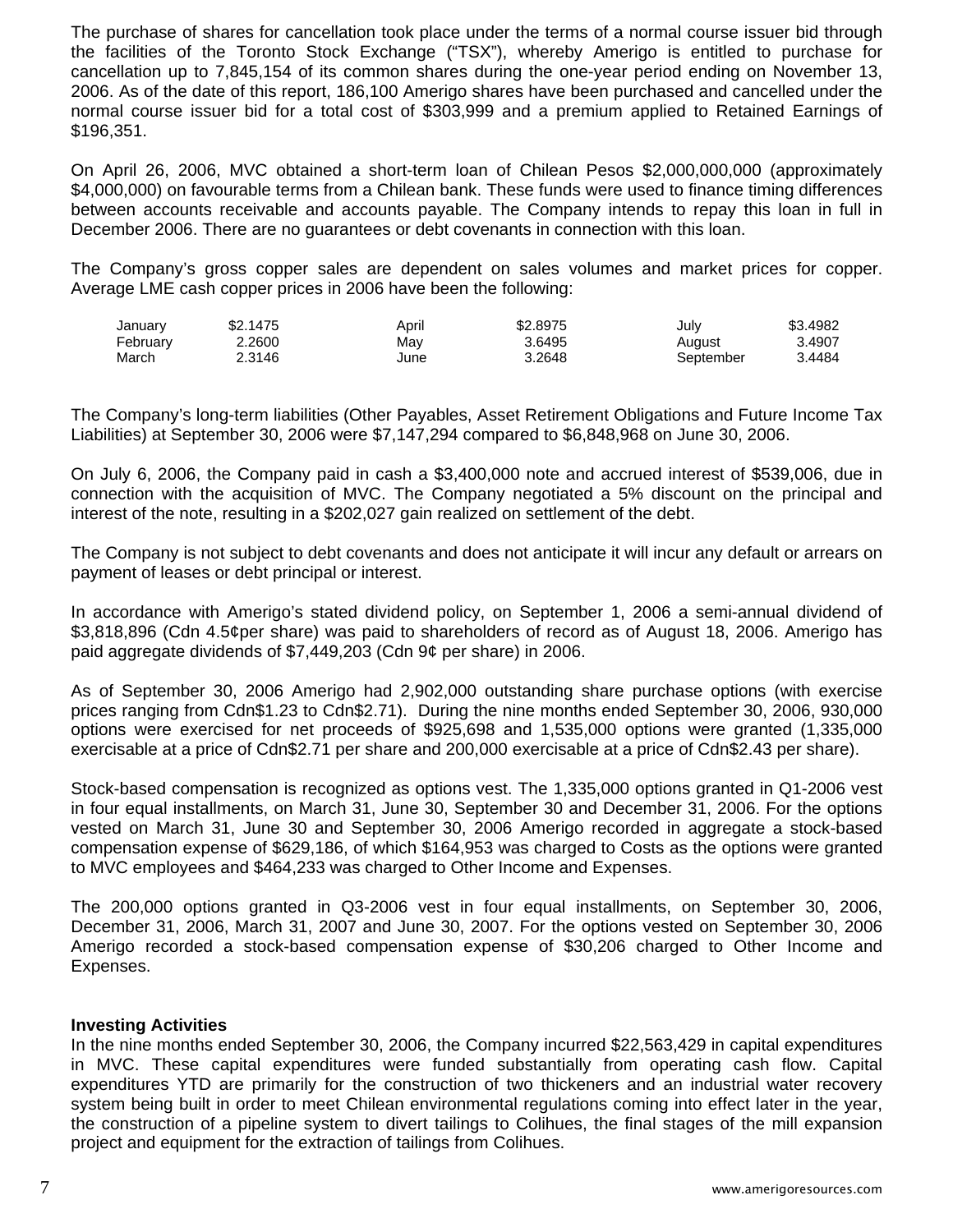In the nine months ended September 30, 2006, Amerigo purchased for investment purposes 31,812,500 shares and 11,532,000 warrants of Chariot at a cost of \$12,496,283, representing approximately 18% of Chariot's issued and outstanding common shares (assuming the exercise of such warrants).

In Q3-2006, Amerigo increased its investment in Nikos Explorations Ltd. ("Nikos") by \$268,200. The total book value of the investment in Nikos is \$1,202,947. Amerigo holds approximately 26% of Nikos's issued and outstanding common shares (assuming the exercise of outstanding warrants).

# *Transactions with Related Parties*

a) Minority Interest

A detailed description of Minority Interest is provided in the Company's Unaudited Consolidated Financial Statements for the nine months ended September 30, 2006.

During the nine months ended September 30, 2006, royalty dividends totaling \$337,402 were paid or accrued to the Amerigo International Class A shareholders. Royalty dividends are shown as Minority Interest in the Consolidated Statement of Operations. At September 30, 2006, \$22,156 of this amount was payable.

### b) Directors' fees and remuneration to officers

During the nine months ended September 30, 2006, the Company paid or accrued \$523,228 in fees to companies associated with certain directors and officers of Amerigo. Included in these fees are bonus payments of \$210,804 to senior management. In the same period, Amerigo paid or accrued \$96,188 in directors' fees to independent directors. Directors' fees and remuneration to officers are categorized as Salaries, Management and Professional Fees in Amerigo's consolidated financial statements.

c) At September 30, 2006 one of Amerigo's officers acted as an officer and another as a director of Nikos.

# *Subsequent Events*

- a) On October 3, 2006, Amerigo acquired a further 2,149,000 common shares of Chariot, increasing its shareholding in Chariot to 33,961,500 common shares and 11,532,000 share purchase warrants, representing approximately 19% of Chariot's issued and outstanding common shares (assuming the exercise of such warrants).
- b) In October 2006, Amerigo purchased and cancelled 102,700 of its common shares for a total cost of \$164,745. A premium on the purchase of shares for cancellation of \$105,339 will be applied against Retained Earnings in Q4-2006.
- c) On October 20, 2006, Amerigo sold a total of 31,812,500 Chariot common shares and 11,532,000 Chariot Warrants to an arm's-length party. The selling prices were Cdn\$0.65 per common share and Cdn\$0.30 for each Chariot Warrant. Total proceeds of the sale were \$21,271,128, which resulted in a gain on sale of investment of \$8,530,377 to be recognized in Q4-2006.

### *Critical Accounting Estimates*

There were no changes to the Company's critical accounting estimates or accounting policies during the nine months ended September 30, 2006.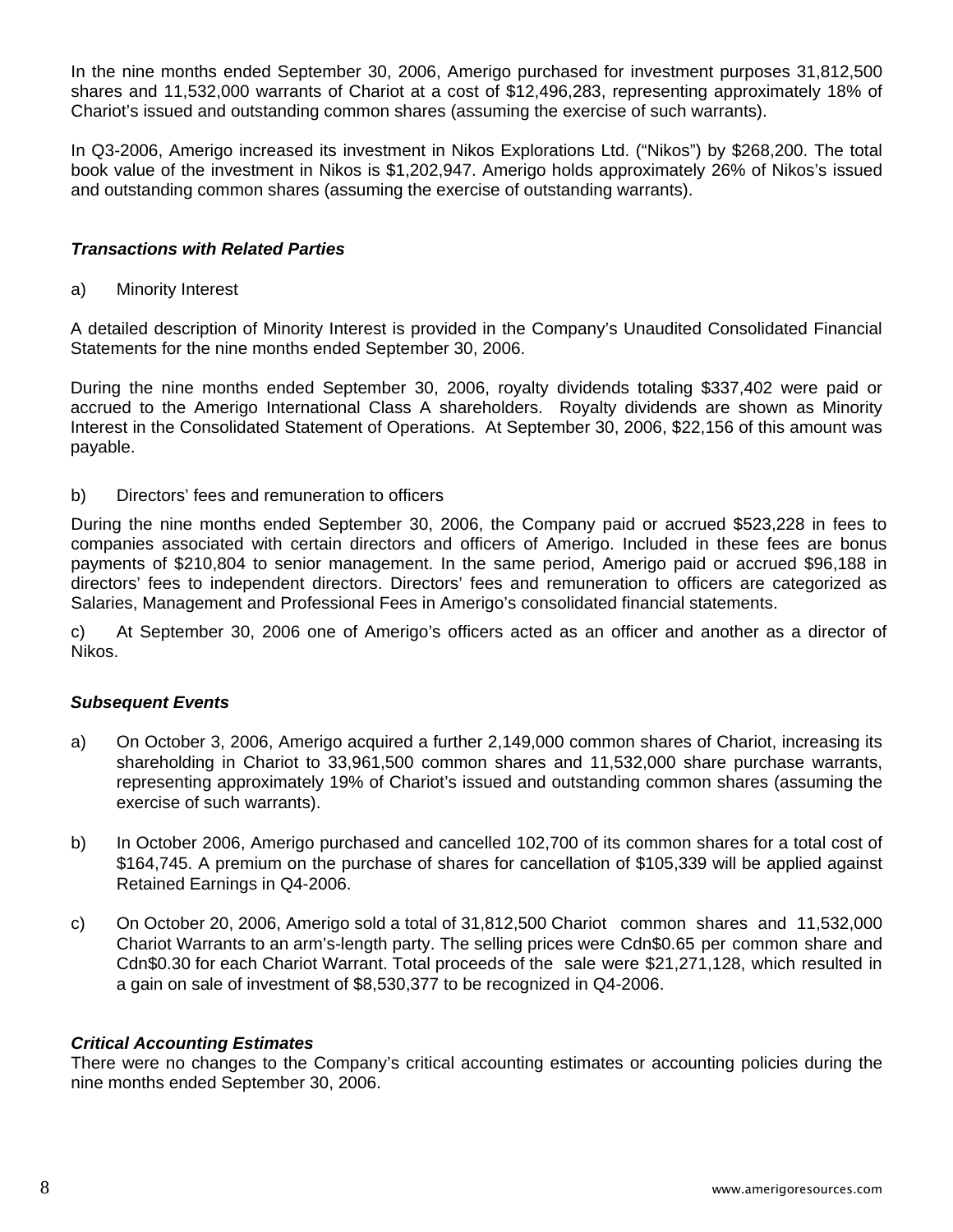### *Changes in Accounting Policies, Including Initial Adoption*

In April 2005, the Canadian Institute of Chartered Accountants ("CICA") issued three new standards relating to financial instruments, applicable for fiscal years beginning on or after October 1, 2006. The company is currently reviewing the impact of these new standards, which are as follows:

a) Financial Instruments – Recognition and Measurement (Section 3855)

The standard prescribed when a financial asset, financial liability and non-financial derivative is to be recognized on the Balance Sheet and whether fair value or cost-based measures should be used. It also specifies how financial instruments gains or losses should be presented.

b) Hedges (Section 3865)

The standard is applicable when a company chooses to designate a hedging relationship for accounting purposes. It builds on the existing Accounting Guideline 13 (acG-13) "Hedging Relationships" and Section 1650 "Foreign Currency Translation", by specifying how hedge accounting is applied and what disclosures are necessary when it is applied.

c) Comprehensive Income (Section 1530)

This standard introduces new rules for the reporting and display of comprehensive income. Comprehensive income is currently reported under US generally accepted accounting principles to measure the change in shareholders' equity of a company during a reporting period from transactions and other events and circumstances from non-owner sources. It includes all changes in equity during a period, except those resulting from investments by owners and distributions to owners. These items include holding gains and looses on certain investments, gains and losses on certain derivative instruments, and foreign currency gains and losses related to self-sustaining foreign operations.

### *Other MD&A Requirements*

As of October 30, 2006, Amerigo has 93,969,744 common shares outstanding and 2,418,250 exercisable options (at prices ranging from Cdn\$1.23 to Cdn\$2.71).

Additional information, including the company's most recent Annual Information Form, is available on SEDAR at [www.sedar.com](http://www.sedar.com/)

### *Cautionary Statement on Forward Looking Information*

This Report contains "forward-looking statements". These forward looking statements include, but are not limited to, statements regarding the Company's strategic plans, future commercial production and the timing for resolving tailings restrictions from El Teniente. Forward-looking statements express, as at the date of this Report, the Company's plans, estimates, forecasts, projections, expectations, or beliefs as to future events or results and the Company does not intend, and does not assume any obligation, to update these forward-looking statements. In certain cases, forward-looking statements can be identified by the use of words such as "plans", "expects", or "does not expect", "is expected", "budget", "schedule", "estimates" "intends", "anticipates", or "does not anticipate", "believes", or variations of such words and phrases or statements that certain actions, events or results "may", "could", "would", "might", or "will be taken", "occur", or "be achieved". We caution that forward-looking statements involve a number of risks and uncertainties, and there can be no assurance that such statements will prove to be accurate. Therefore, actual results and future events may differ materially from those anticipated in such statements. Factors that could cause results or events to differ materially from current expectations expressed or implied by the forward-looking statements include, but are not limited to restricted tailings flow, copper and molybdenum price fluctuations, currency fluctuations, possible variations in grade or recovery rates, failure of plant, equipment, or processes to operate as anticipated; accidents, labour disputes and other risks of the mining industry; unexpected regulatory changes, delays in the completion of critical activities and projects, environmental